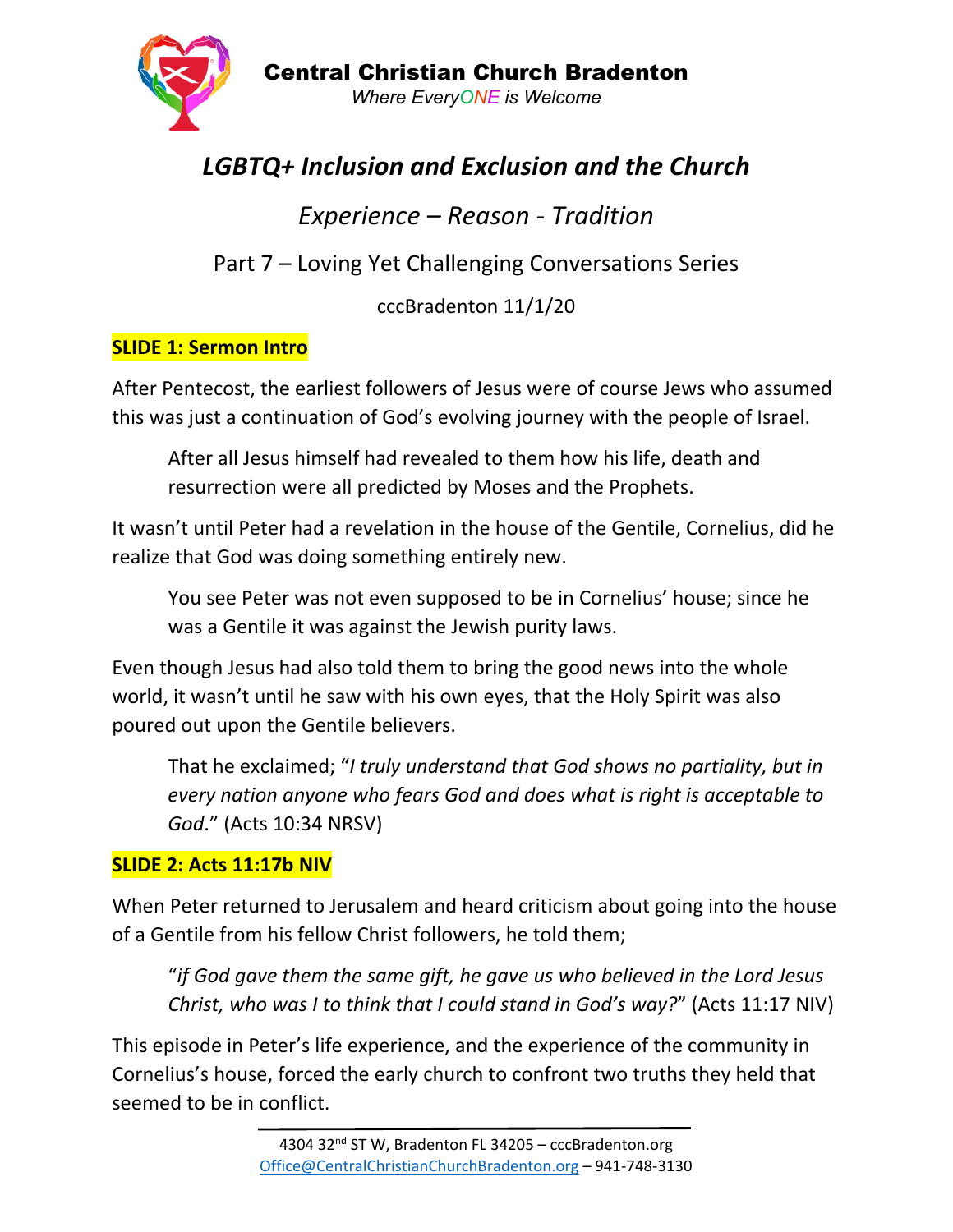Gentile people, they believed to be unclean sinners, were professing belief in Jesus as Lord and were showing the fruits of the Holy Spirit.

They believed they were unclean sinners because that's what the Hebrew Scriptures said.

This is the same type of tension today's church confronts as they encounter members of the LGBTQ+ community, **who some believe are unclean sinners,** yet they profess belief in Jesus Christ and their lives display the fruits of the Spirit.

This life experience forces today's church to consider that maybe the Bible has been misunderstood and misused to condemn this entire group of people.

#### **SLIDE 3: Romans 1:26-27 NRSV**

Our second reading contains two verses that have been used in this way by many good-hearted Bible believing Christians. These may be the most challenging verses to look at with new eyes.

"*For this reason, God gave them up to degrading passions. Their women exchanged natural intercourse for unnatural, and in the same way also the men, giving up natural intercourse with women, were consumed with passion for one another. Men committed shameless acts with men and received in their own persons the due penalty for their error."* (Romans 1:26-27 NRSV)

#### **SLIDE 4: Four Steps**

To fully understand what Paul was trying to teach the church in Rome and what we can learn today from these passages, we will address them in four ways.

**First,** we will look at the historical context of the church in Rome which is necessary to understand what Paul was trying to accomplish with this letter.

**Then** we'll discuss the broader section in which they are contained. We'll talk a little about the Literary context, how Paul wrote, the techniques of persuasion he used in this section.

**On our Monday and Wednesday Bible Studies**, we'll dig into the meaning of a couple specific words and phrases used that may help us grasp, in their context, what was being described.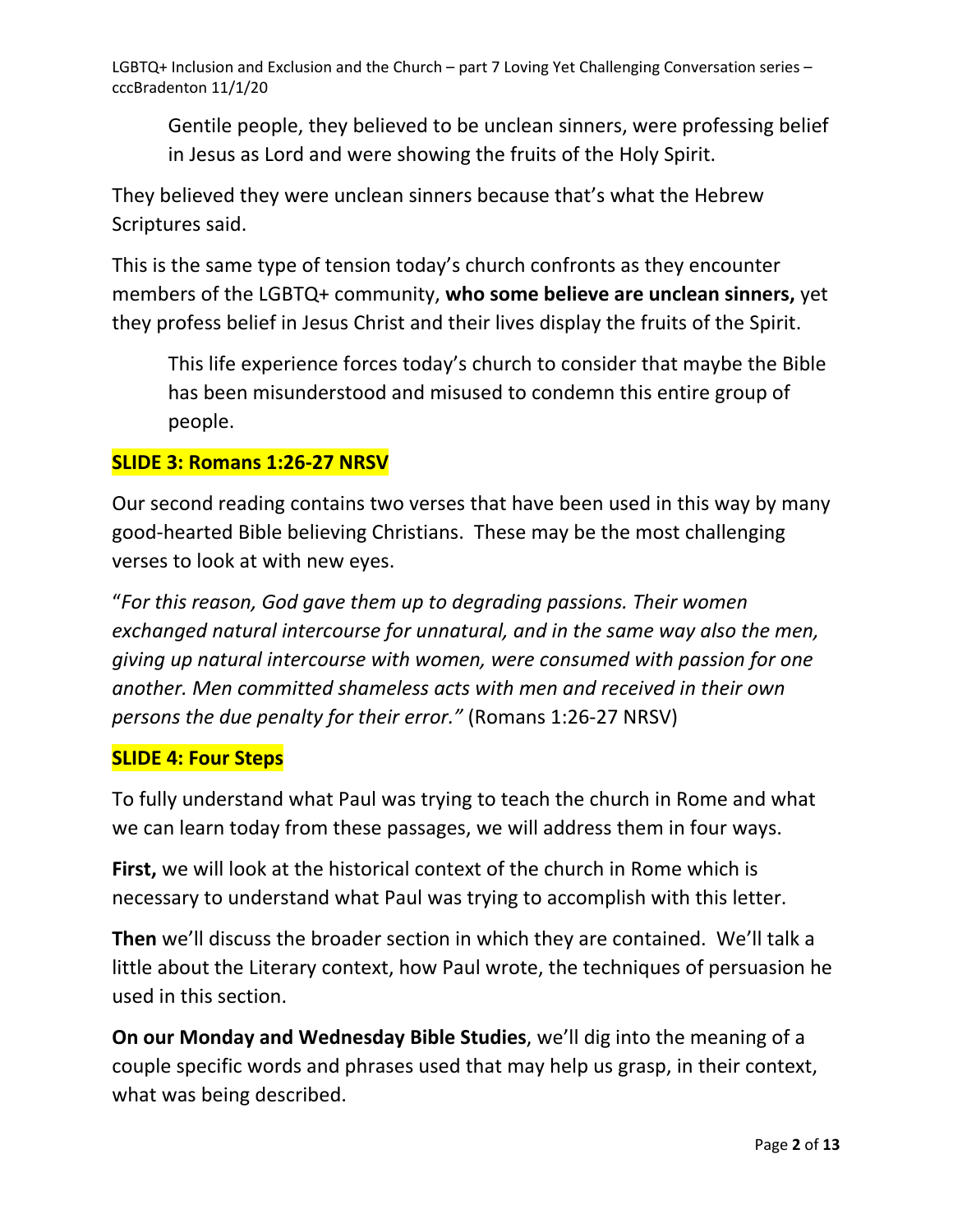So, if you can't attend, be sure to join us online or watch the recordings later.

Finally, we'll address what this might mean for us today.

How Paul's teaching here may expand our minds and hearts to allow the good news of Jesus Christ to illuminate the new thing God continues to do in our world.

### **SLIDE 5: Historical Context**

In the year 49, the Roman Emperor Claudius expelled all the Jews from Rome.

Between 49 and 54, when Claudius died, there were no Jews in Rome.

There were Christians however, Gentile Christians, the Jewish Christians had to leave but not the Roman Citizens.

This had a significant impact on the house churches in Rome, which had previously been a mix of Jewish and Gentile Christians.

For five years, it was only Gentiles, and as you can imagine, things changed.

**When the Jewish Christians returned** after Claudius' death, there would have been inevitable conflict with how the churches were run, who was in charge and so forth.

Paul was addressing this conflicted community, **fractured along ethnic lines**, as he wrote this letter.

In this massive letter, one of his goals appears to have been to remind the Church in Rome to see one another as equals at God's table.

The letter contains a reminder of **what the gospel of Jesus Christ is all about**.

With that solid foundation Paul could move forward toward fostering reconciliation between the Gentile and Jewish Christians in Rome.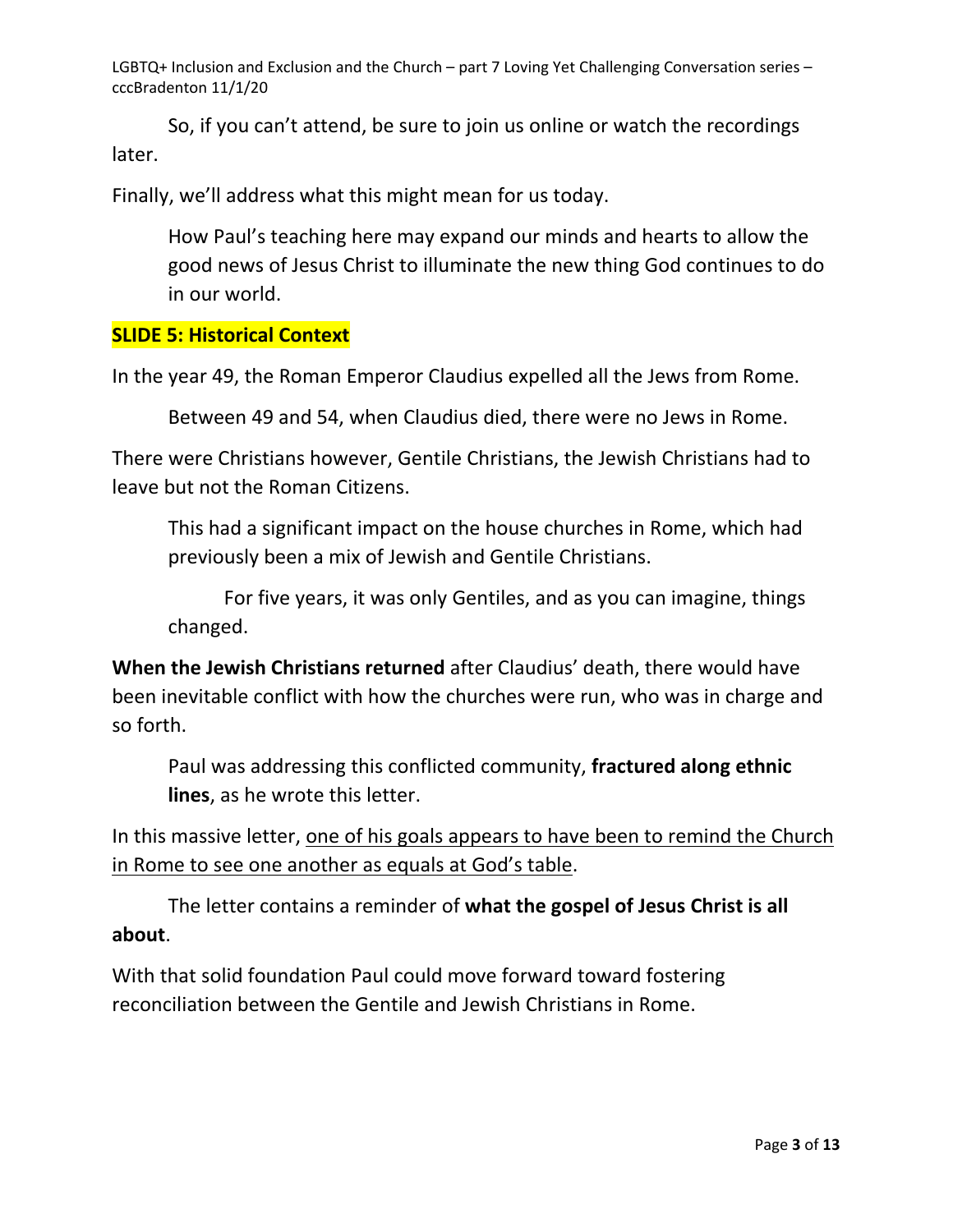**It was not written** so that Christianity for all time would have a theological explanation of the doctrine of justification by faith (even though the letter contains some of that).

Nor was it a universal letter designed to offer timeless truths about the gospel (even if the letter contains some of that, too).

**Rather**, it is a letter grounded in history, written by Paul to a particular faith community in Rome for a specific purpose.

In part, Paul wrote Romans to explain the gospel in a way that made sense of his mission to be the apostle to the Gentiles.

In his letter, Paul was **pushing, pulling, and at times kicking** the fractured community toward reconciliation, with repeated admonishments to not judge one another but to live in harmony (see Rom. 12:5).

Only when we hold this backdrop for Romans in our minds as we read the text will we ensure that we give ourselves the best opportunity to understand what Paul was saying and why.

# **Slide 6: The Literary Context**

Paul used a common device of the time in discourse and rhetoric to lay a foundation to show that Jewish Christians were no better, or worse, than Gentile Christians.

Paul introduces the section revealing a simple way of understanding the gospel.

*"For I am not ashamed of the gospel, for it is the power of God for salvation to everyone who believes, to the Jew first and also to the Greek. For in it the righteousness of God is revealed from faith for faith, as it is written, "The righteous shall live by faith."* (Rom. 1:16–17 ESV)

**Then our section begins.** In our reading I left out a couple of verses you've heard me use many times, about how God's eternal power and divine nature is revealed in all of creation, so that, as verse 20 ends; "*people are without excuse*"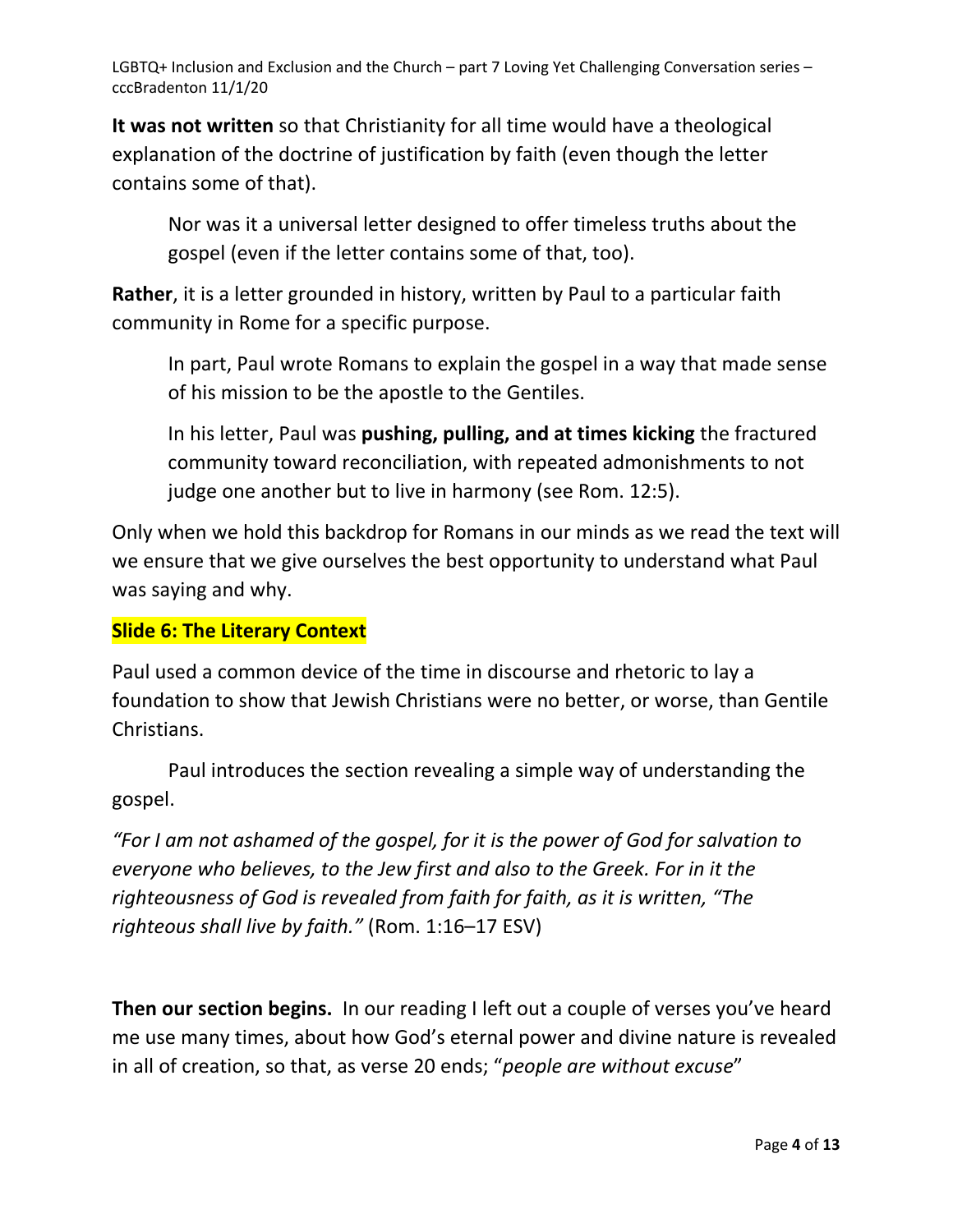Then we hear about how these wicked and ungodly people who knew God but did not honor God exchanges the truth about God for a lie and worshiped created things rather than the Creator.

**It was for this reason**, Paul asserts; God gave them up to dishonorable passions and shameless acts.

The section ends with a whole list of every kind of wickedness; greed, envy, murder, strife, deceit, gossip, slander, insolence, arrogance, boastfulness, disobedience, foolish, faithless, heartless, ruthless, deserving to die.

# **Sounds like Old Testament wrath of God to me.**

When taken at face value, and understood in the traditional perspective, it comes as no surprise that countless Christian leaders have blamed tragedies in our world like earthquakes, hurricanes, and mass shootings on the depravity of those engaged in same-sex sexual behavior.

**I remember when Hurricane Katrina hit New Orleans**, there were many popular evangelical ministers saying that because of the culture within New Orleans, with the Mardi Gras depravity and large gay community, Katrina's devastation may well have been God's punishment.

Imagine what talk like that does to young men and women just coming out, how that thinking can drive them away from God rather than towards God.

This section from Romans 1 does not paint a great picture of what it looks like when God's wrath is poured out on wicked people.

And when you hear words condemning people who engage in same-sex sex acts right in the middle of this section, it can feel a bit unsettling if you are Christian who wants to support our LGBTQ+ sisters and brothers.

But should we take this section at face value?

Should these verses be understood as Paul's own thoughts, feelings, and beliefs about wicked people who turn their backs on God?

Should we therefore read this and take from it a definitive Paul opinion on how God feels about people with a same-sex sexual orientation?

**I don't think so.**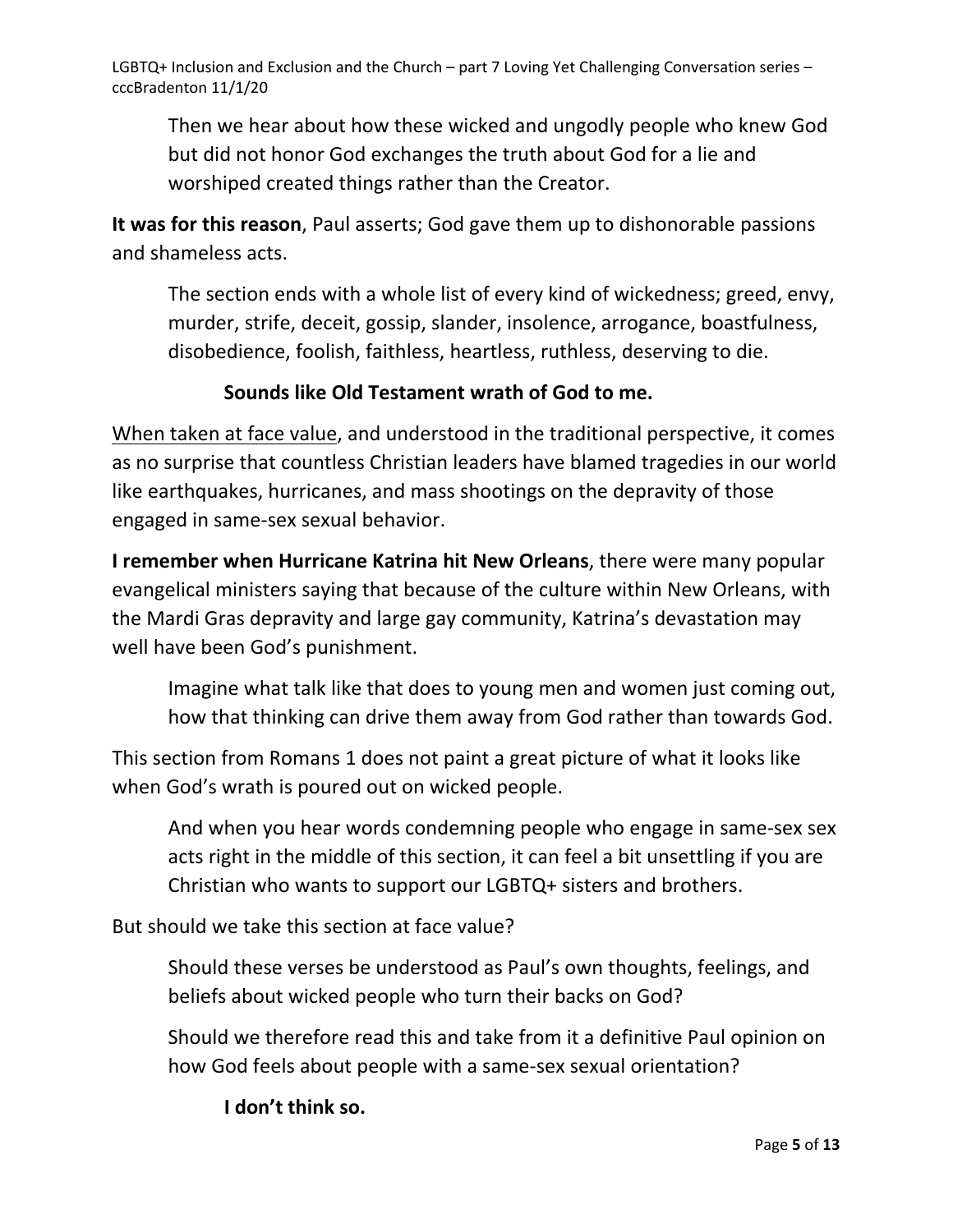These verses are what is called a "self-contained discourse," a sort of prefabricated argument if you will.

Paul leverages this discourse as a rhetorical device to make a larger point.

And that point, is not linked to Paul's own thinking about wicked and ungodly people.

Do you recall how Jesus, in the Gospels, would sometimes say, *"you have heard it said, but I say to you …?"*

Hold that concept in your mind as we move forward, because I believe Paul was making a similar move.

A quick word from Solomon should help explain.

#### **Slide 7: Wisdom of Solomon**

These verses were composed to persuade the readers and listeners to heap blame on the wicked and ungodly people that this passage was describing.

### **Why does that matter?**

Because instead of isolating two verses (26 and 27) that appear to condemn homosexuality, we need to step back and grasp the context in a way that illuminates what was being communicated.

Understanding that these two verses are part of a larger section, composed with the goal of whipping up an emotional response in the original hearers, should change how we understand them.

**This section is very similar** to passages found in the Wisdom of Solomon, a valued spiritual book written sometime within a couple of hundred years before Jesus, which was honored by the Jews and read widely in Jewish communities.

It wasn't Scripture but close to it and is included in what's known as The Apocrypha.

One goal of the book was to solidify the division between Jews and Gentiles.

Reminding the Jewish people that God as "*for them*" and "*against*" the pagan nations.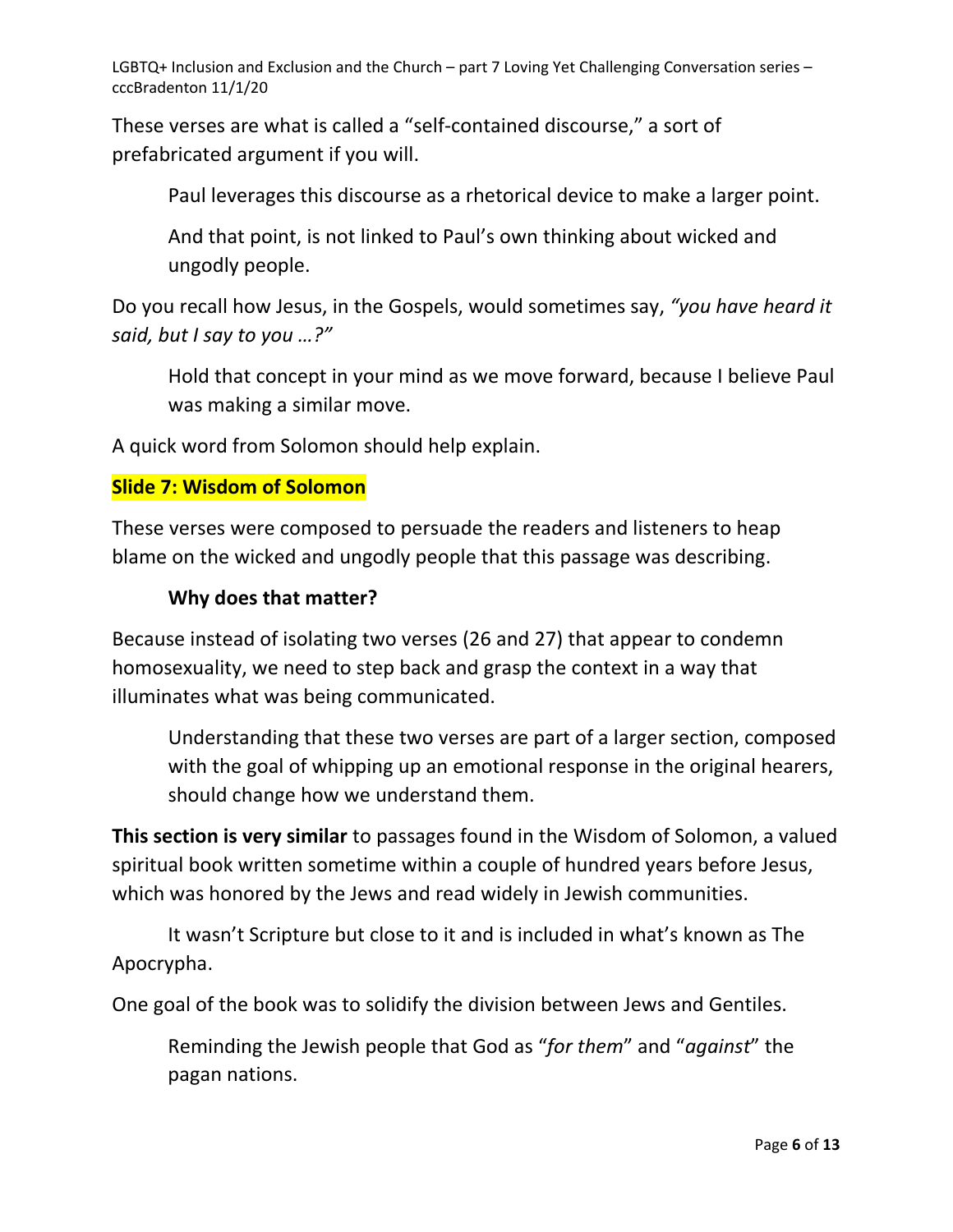One of the plot lines was depravity among Gentiles.

It went like this:

# **Gentiles failed to know God – turned to idolatry – engaged in immorality – and received due punishment.**

The tone, language and arguments of Romans 1:18-32 are nearly identical to those found in Wisdom.

**Paul did this on purpose**, to evoke the prejudices of the Jewish Christians in Rome.

Today's readers wouldn't know this, unless they also happened to read the book of Wisdom.

**Paul would have correctly assumed**, the Jewish Christians, he was talking to in this section, would recognize it immediately.

So, if Paul was trying to bring harmony between the returning Jewish Christians and the Gentile Christians who had been running the house churches in their exile from Rome these past five years, why would he rile them up against the Gentiles?

The key to understanding why Paul used this rhetorical device is found in the very next verse after our passage ends, which today kicks off chapter two.

Of course, there were no chapters when he wrote it, someone hundreds of years later decided where to separate the chapters.

# **Slide 8: Springing the Trap**

*"Therefore, you have no excuse, whoever you are, when you judge others; for in passing judgment on another you condemn yourself, because you, the judge, are doing the very same things."* (Romans 2:1 NRSV)

What's going on here?

Understanding the context, and the discourse Paul paraphrased from the book of Wisdom, you can see how he may have been using our passage to level the playing field between the Jewish and the Gentile Christians.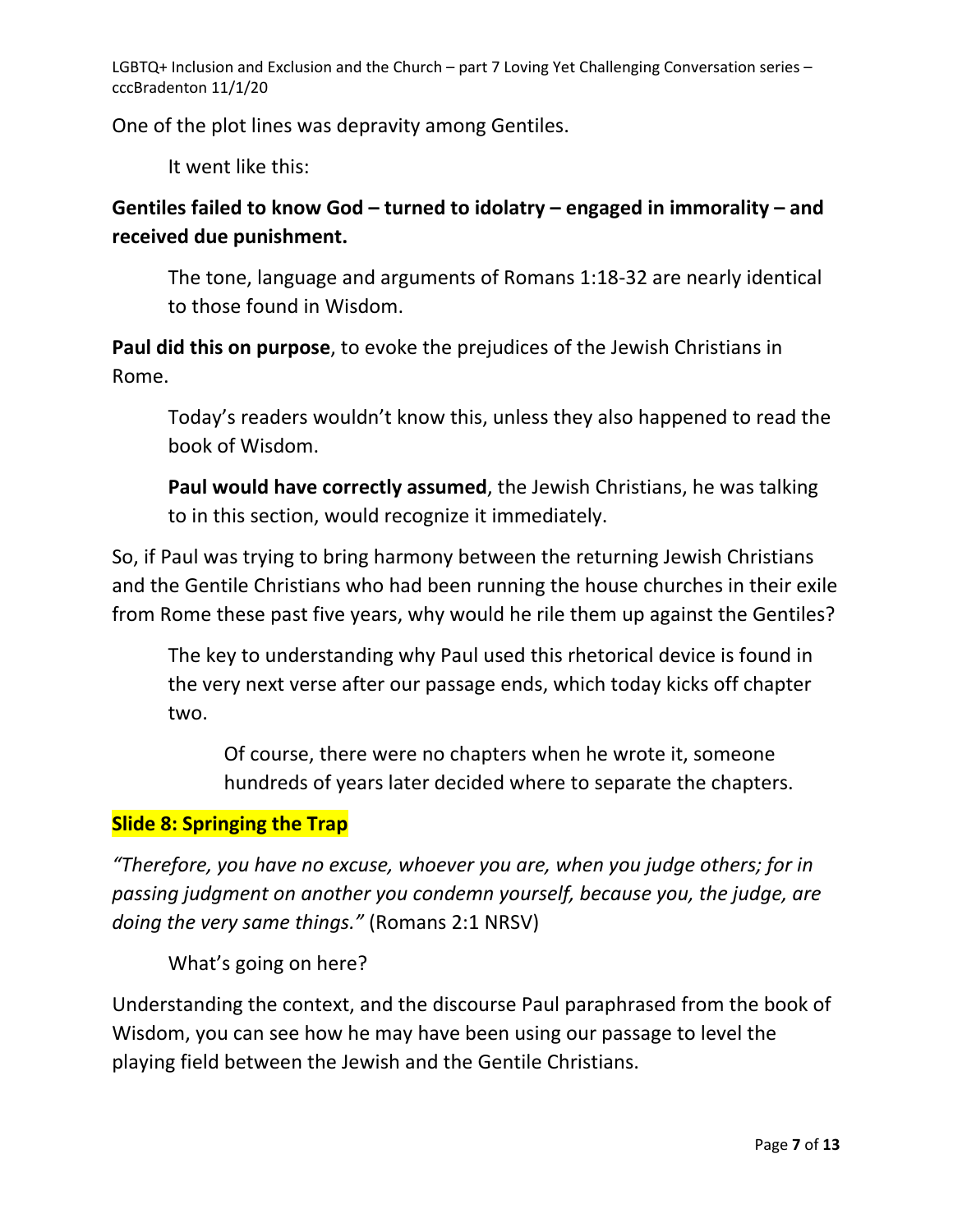He needed to help them understand that neither group is superior to the other.

He unearthed long-held prejudices, exposed them, and brought everyone to an awareness of their sameness.

# **To do this he set a trap for the Jewish Christians.**

You can imagine the energy in the room as the reader tells the story of the wicked people who turned from God, moved toward idolatry, engaged in immoral acts, and reaped God's judgement.

You can see in your minds eye, them looking at each other, congratulating themselves that Paul is on their side, the right side.

As Paul's opening words give Jewish Christians the ammo to re-establish their power and positions in the churches.

You can feel the Gentile Christians panic, wondering if maybe they had been confused about the "*good*" part of the good news.

# **Many people from the LGBTQ+ community are wondering the same thing.**

**But then**, after luring his audience inside his snare, Paul flicks the trigger and reveals his purpose.

In passing judgement on their Gentile brothers and sisters, they have revealed they are in the same boat.

If the Gentiles, according to popular Jewish prejudice (not according to Paul) suppressed the truth of God by their unrighteousness, then the Jews (now according to Paul) must acknowledge that they suppress the truth of God by judging the Gentiles.

Throughout the rest of the letter Paul emphasizes that fractured communities need to stop judging each other, because **judgement is God's and God's alone.**

So, when we step back and consider that the Clobber Passage resides inside this discourse, we can no longer say with certainty that the words do, in fact, reflect Paul's personal beliefs about same-sex sex acts.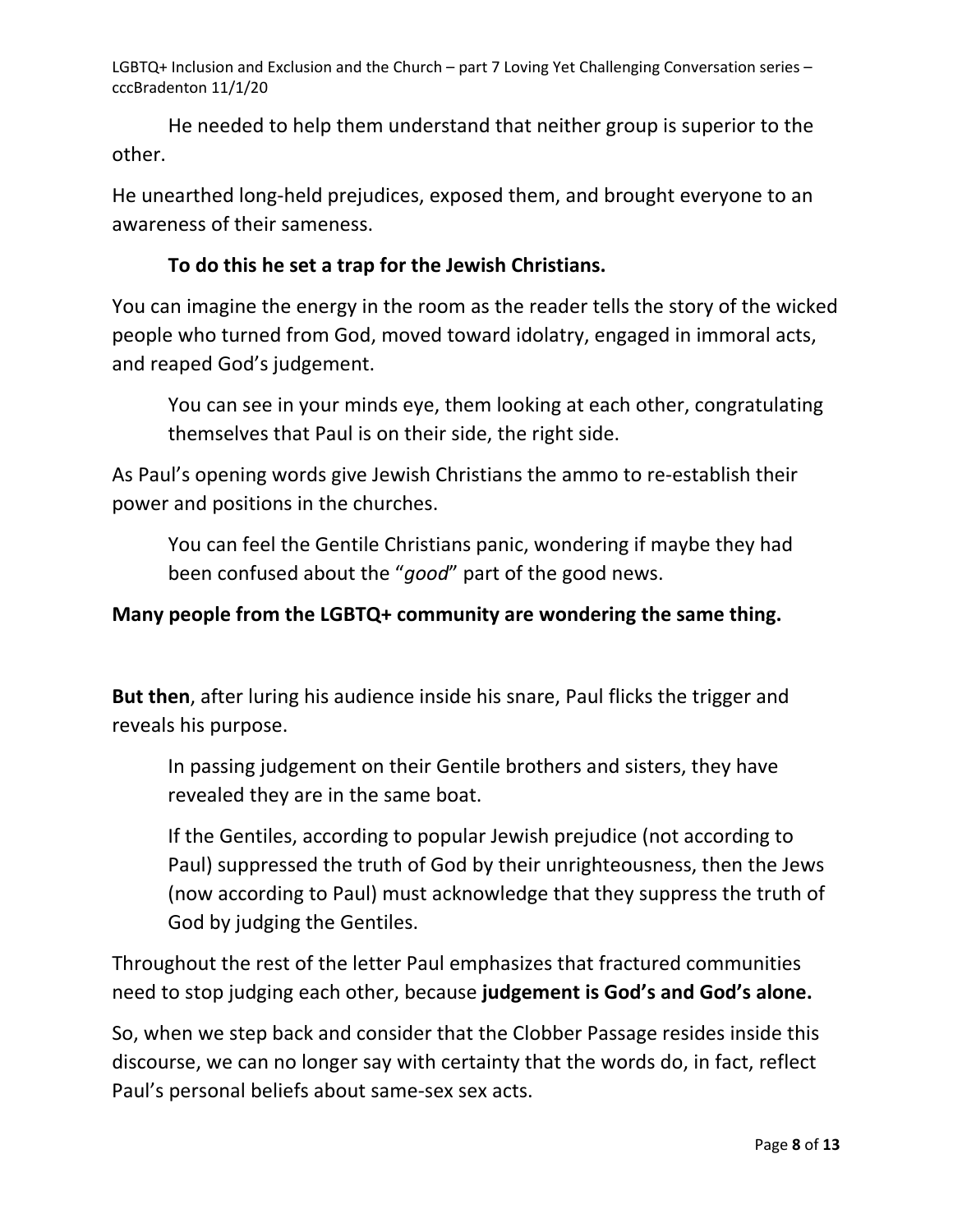Instead, what we can say is that they reflect the larger attitude and belief of first-century Jews about pagan Gentiles.

It's a nasty, judgmental attitude, **which Paul adamantly proclaims** does not reflect the truth of God or the fullness of the good news.

### **SLIDE 9: Four Key Words**

On Monday and Wednesday we'll dig deeper into two words.

"atima" in verse 26 which has been translated: vile affections, shameful lusts, degrading or dishonorable passions, just to name a few.

And "aschemosune", which has been translated as unseemly, and shameless acts

And we'll discuss what was meant at the time as natural and unnatural sexual relations; kata phusis and para phusis.

We'll explore what those words may have meant to Paul's readers and listeners. How they were used back then.

### **Some of what we'll learn may surprise you, it did me.**

#### **Slide 10: Conclusion**

One final thought about this Clobber Passage.

In the Roman world were numerous temples dedicated to countless gods and goddesses.

Archaeology has helped us assemble a decent picture of what life looked like in and around these temples, and sexual rituals and activity were central components.

In any given temple, you could find both male and female prostitutes engaged in cultic rituals involving orgies and idol worship.

The "*unnatural*" sex acts practiced by idol-worshiping pagans were viewed as culturally offensive to the Jewish people and were engaged in shameless and indecent ways.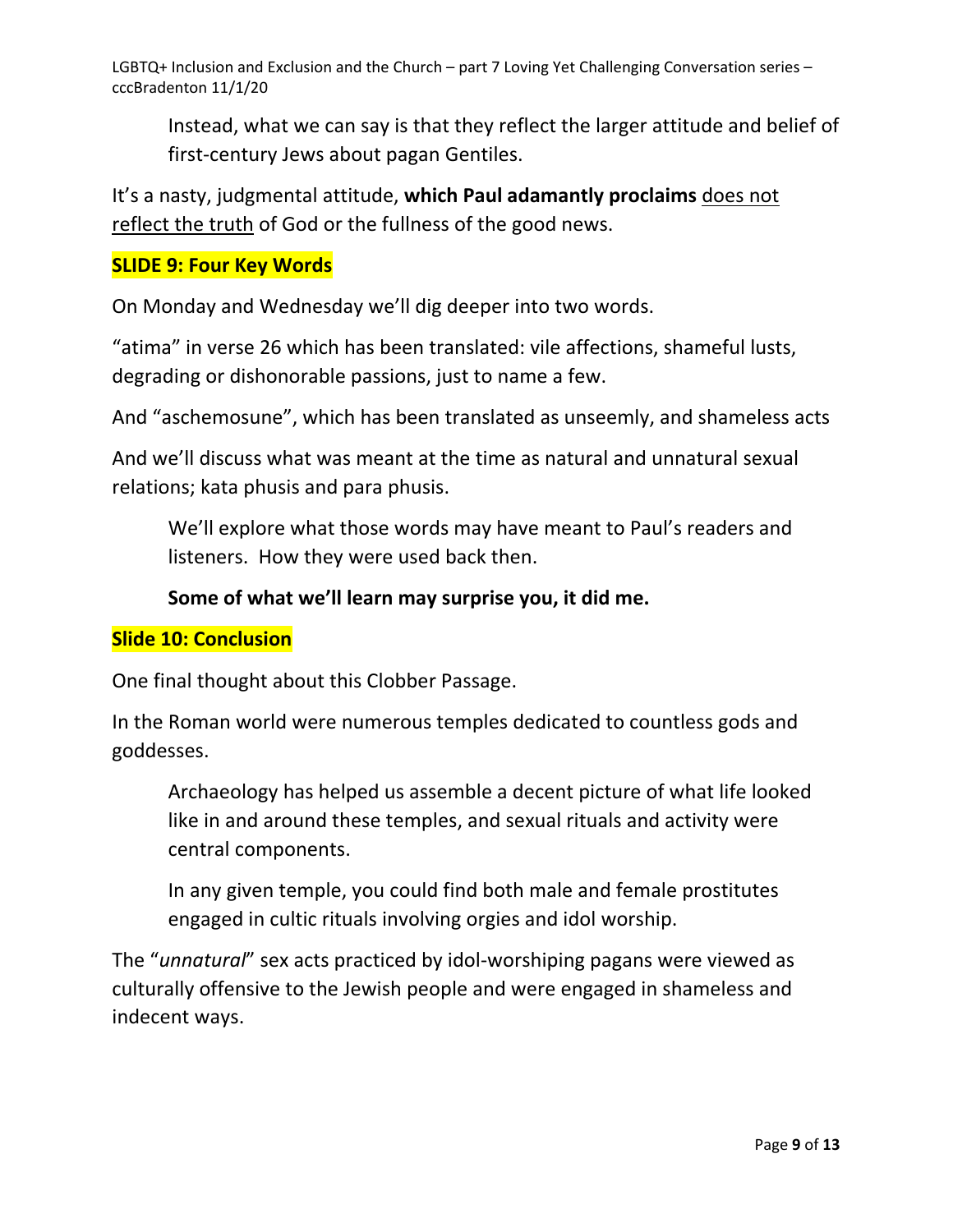They were a result of men and women refusing to honor God, and they were a result of people gorging on excess and yielding to their selfish passions and lust.

That is the environment and activity that books like the Wisdom of Solomon, and discourses like Romans 1:18–32, aimed at in their condemnation of the pagan world.

**What we need to ask ourselves now,** is if the above description matches any people you know who identify as Christian and also happen to be gay or transgender?

I believe everyone in this room, perhaps including everyone listening online, knows people who grew up as Christians, living by the love and grace of God through Jesus, and, like most Christians, trying their best to live their lives to bringing glory and honor to God.

**They serve** in the church, they love the least of these, they give to the poor and needy.

**They practice** ancient disciplines like prayer, Bible reading, fasting, and meditation.

**They are** patient, kind, generous, and compassionate.

**They are** in loving, committed same-sex relationships.

I ask you, what do a few verses about people accused of turning their backs on God, worshiping idols, and giving in to their lusts, have to say to them?

**I believe the answer is "nothing."** 

The Roman's Clobber Passage — though on the surface, admittedly the toughest of all — simply does not stand up to scrutiny.

**It does not** supply the church with grounds for shaming men and women who are attracted to the same sex.

**It does not** arm the church with ammo for launching campaigns of hate and discrimination against the LGBTQ community.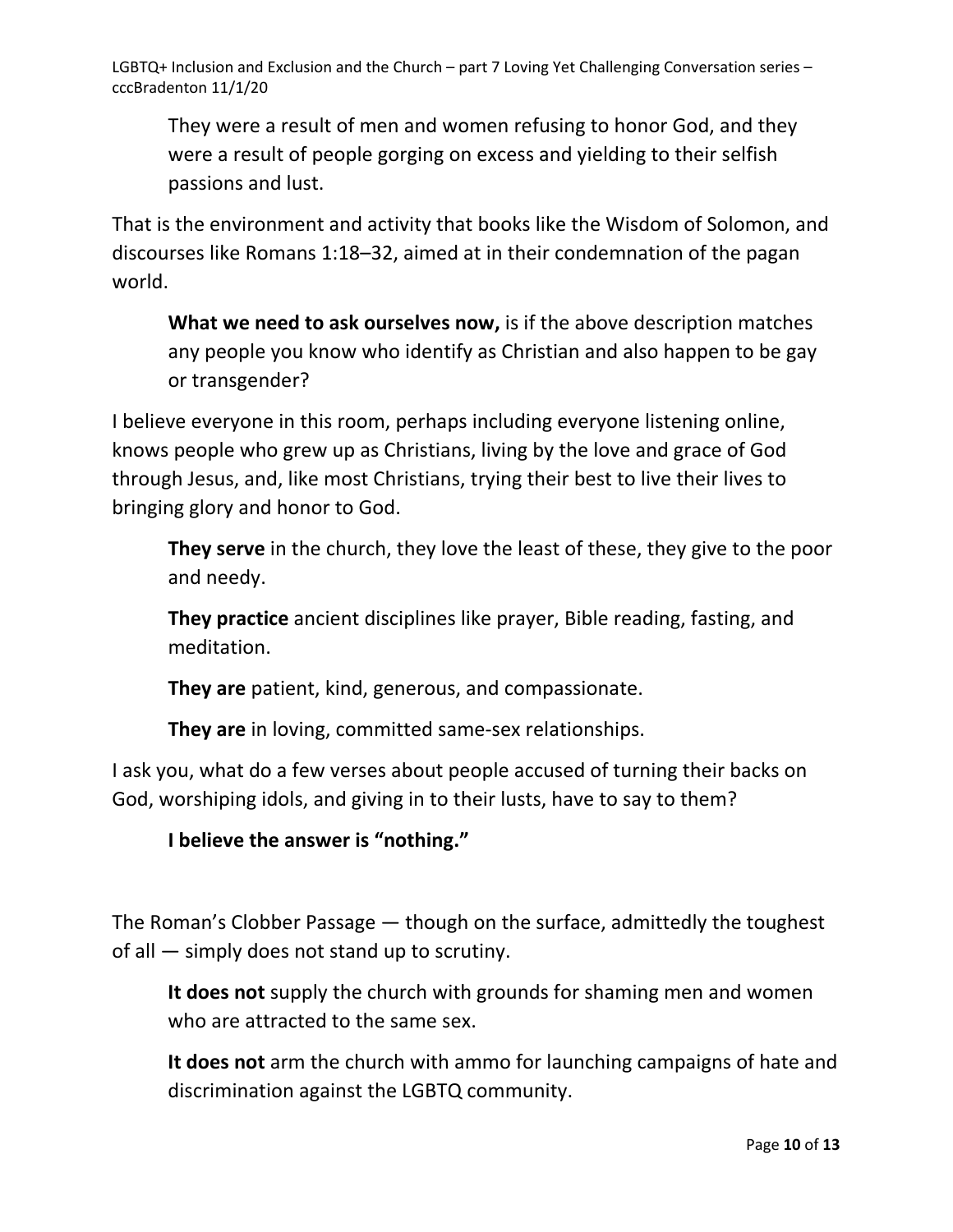And **it does not** hold the key to keep the doors of our churches locked, excluding our gay brothers and sisters from full membership and participation in the Kingdom of God.

**You may remember the story I told you** of when some of the very men in this room went to the Florida Disciples Men's retreat last year, when a leader stood up and said "Oh yes, we welcome gays, but they can't be Elders or teach our children.

# Can you imagine how the gay men in that room felt.

# **There were some.**

I know of at least one who still had not come out of the closet for fear of just such a rejection from his church.

**I long for a day** when young men and women don't have to hide who they are or give up on their dreams because they are gay.

**I long for a day** when men and women don't marry the wrong gendered person, because they think they have to or because they think it will fix them, and then years later have to navigate how to (or if to) slowly dismantle a family.

**I long for a day** when gay Christians are not seen as godless pagans who have turned their backs on their faith, their Lord, and their church.

Paul wrote a letter to a church in Rome almost two thousand years ago.

The church was struggling because the Jewish Christians and the Gentile Christians couldn't find harmony.

They were constantly judging one another.

So Paul, leveraging his skill in the art of rhetoric, exposed the prejudices of the Jewish Christians, and argued that their inflammatory and judgmental posture toward Gentiles was working against his very mission, and indeed was working against the foundation of the gospel.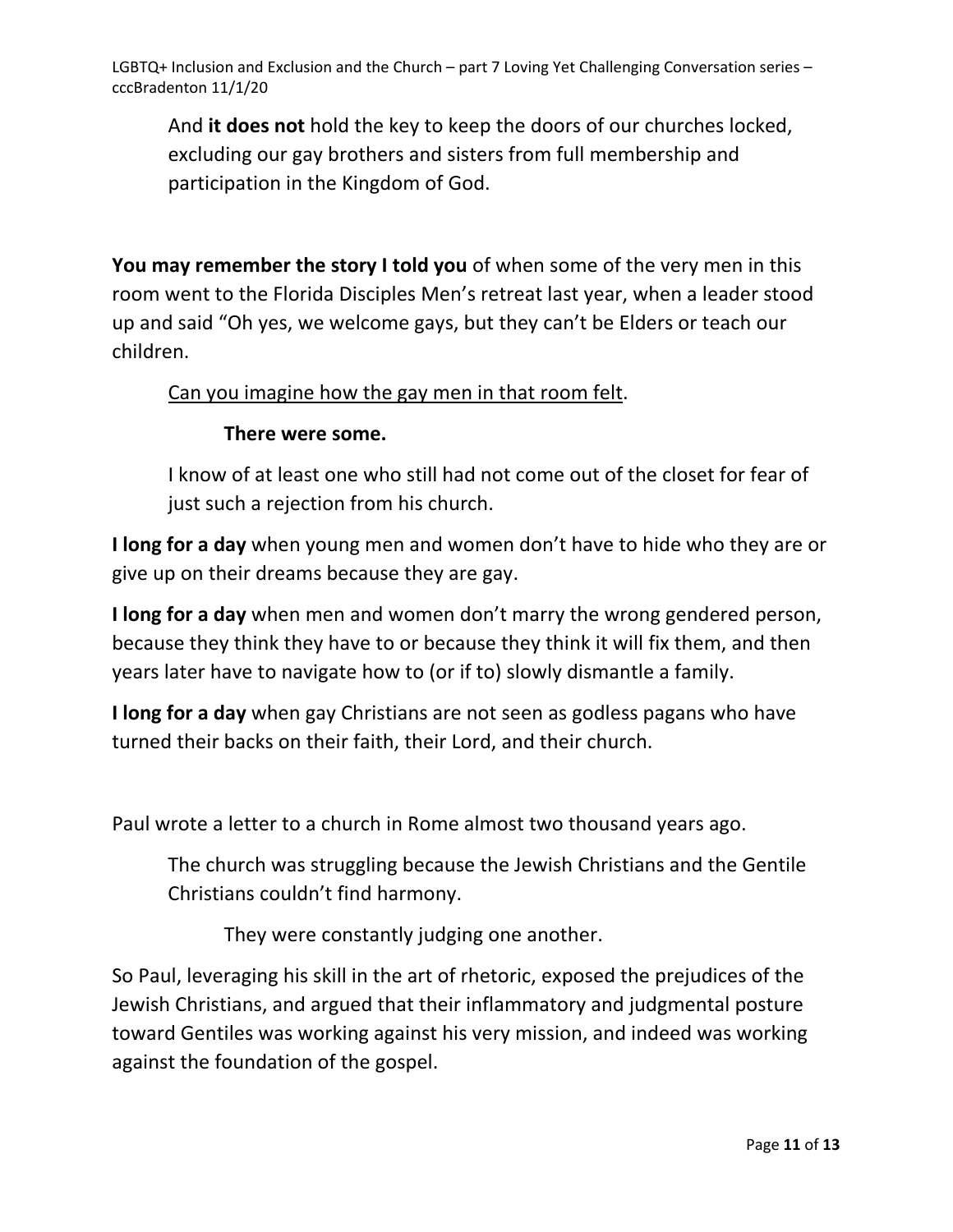Confusion has since come because the church decided to interpret two verses in this letter as being Paul's condemnation of any and all same-sex sex acts, instead of seeing them as part of a larger discourse typical of how Jews saw their Gentile neighbors.

And, in a tragic twist, these verses have been used to judge and condemn our gay brothers and sisters, and as a result cause a fracture in churches around the world — not around ethnic lines this time — but around sexual orientation.

Back in AD 60, I choose to believe that Paul's letter to the church in Rome worked — that it had the intended impact and harmonized the believers who were divided on issues of conscience and conviction.

How much more beautiful, then, would it be if his words from two thousand years ago were similarly used today to help reconcile the church with the LGBTQ community.

What a powerful reversal that would be of how his words have been used in the past.

May we one day be able to reimagine Paul's opening words in Romans 1:16: *For I am not ashamed of the gospel, for it is the power of God for salvation to everyone who believes … to the straight, the gay, the lesbian, the bisexual, transgender, and queer.*

**Let's Pray**